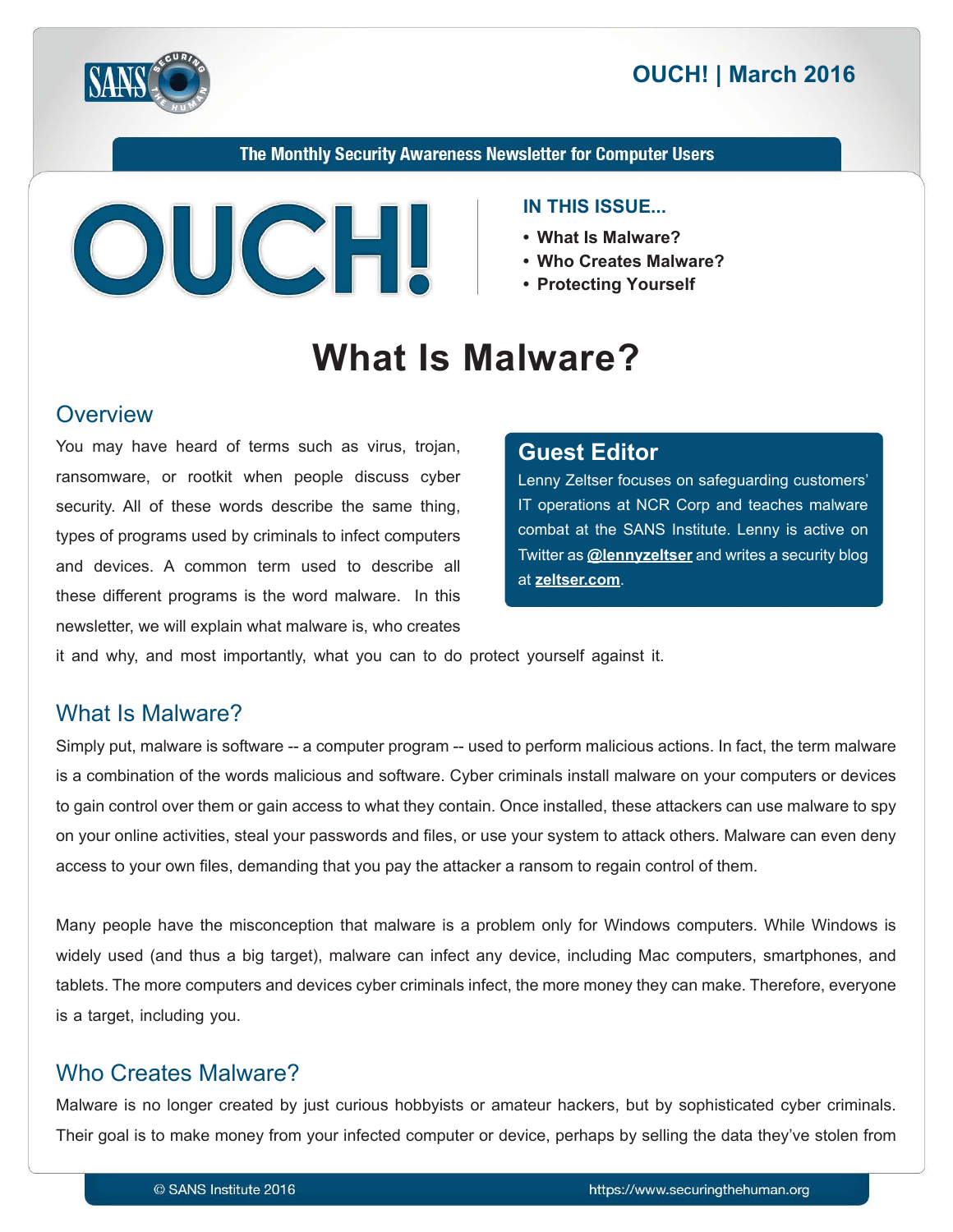# **2016 March 2016**



#### **What Is Malware?**

you, sending spam emails, launching denial of service attacks, or performing extortion. The people who create, distribute, and benefit from malware can range from individuals acting on their own to well-organized criminal groups or even government organizations. People who are creating today's sophisticated malware are often dedicated to that purpose, developing malware as their full-time job. In addition, once they develop their malware, they often sell it to other individuals or organizations, even supplying their "customers" with regular updates and support.

#### **Protecting Yourself**

A common step to protecting yourself is to install anti-virus software from trusted vendors. Such tools, sometimes called anti-malware software, are designed



to detect and stop malware. However, anti-virus cannot block or remove all malicious programs. Cyber criminals are constantly innovating, developing new and more sophisticated malware that can evade detection. In turn, anti-virus vendors are constantly updating their products with new capabilities to detect malware. In many ways, it has become an arms race, with both sides attempting to outwit the other. Unfortunately, the bad guys are usually one step ahead. Since you cannot rely on anti-virus alone, here are additional steps you should take to protect yourself:

- Cyber criminals often infect computers or devices by exploiting vulnerabilities in their software. The more current your software is, the fewer vulnerabilities your systems have and the harder it is for cyber criminals to infect them. Therefore, make sure your operating systems, applications, and devices are enabled to automatically install updates.
- A common way cyber criminals infect mobile devices is by creating a fake mobile app, posting it on the Internet, and then tricking people into downloading and installing it. As such, only download and install apps from trusted online stores. In addition, only install mobile apps that have been posted online for a long time, downloaded by a large number of people, and have numerous positive reviews.